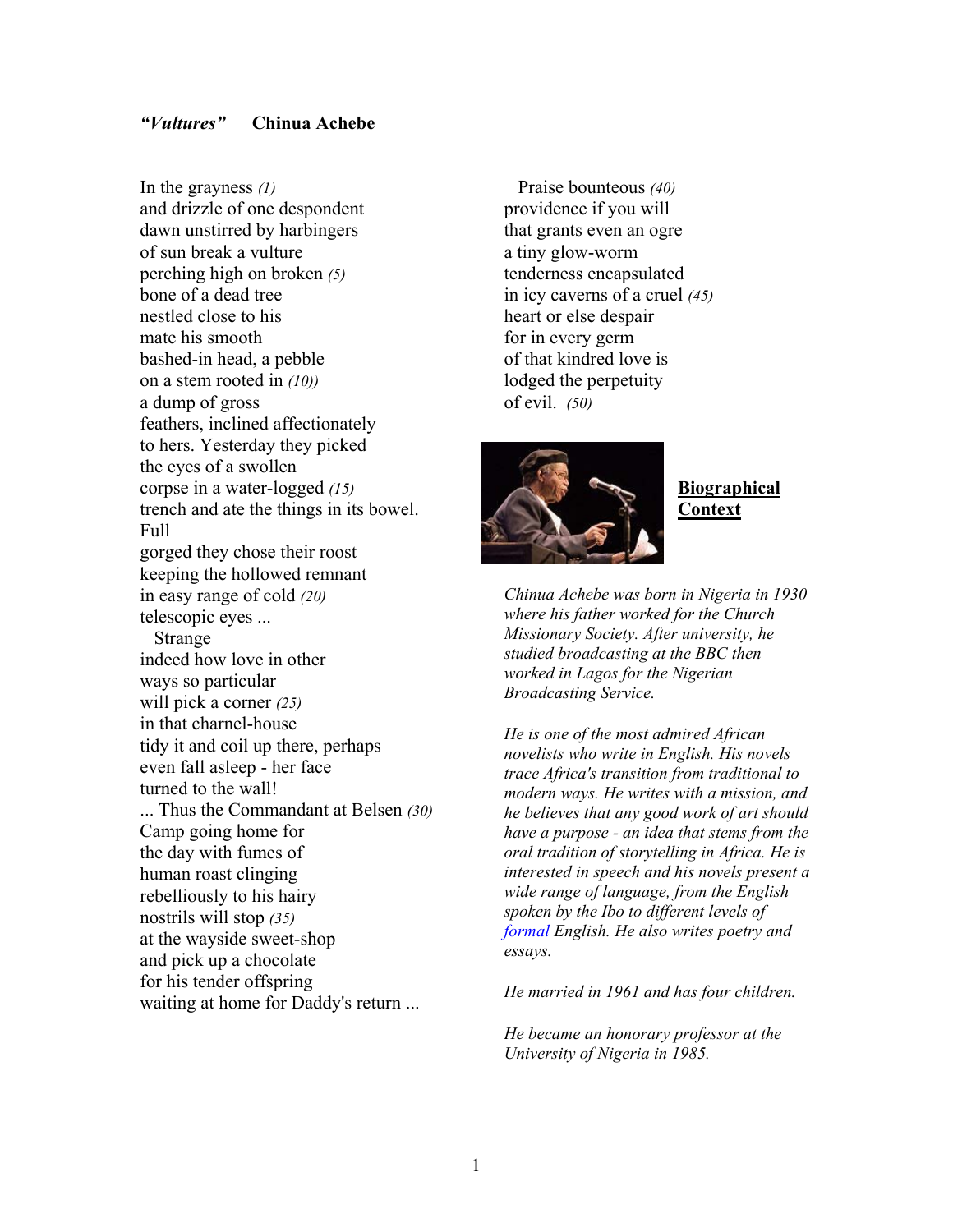## **Part I:** *"Vultures"* **Discussion Questions In-Class Assignment** *20 pts*

- 1. Define the following words: *(6 pts)*
- **a. harbingers**

**c. charnel-house** 

**b. roost** 

**d. providence** 

- **e. ogre** 
	- **f. perpetuity**
- 2. Identify an example of **alliteration** in the beginning of the poem
- 3. Identify 5 images of horror in the first 16 lines of this poem.
- 4. In the second section, the vultures' affection leads the poet on to muse about the nature of love. What is love **personified** as?
- 5. Identify the **allusion** used towards the middle of the poem.
- 6. In the last section, which two **metaphors** are used to describe the Commandant at Belsen?
- 7. Identify the **paradox** (contradiction) at the end of the poem.

## **Homework: TONE IN** *"Vultures" 20 pts due Tuesday, February 26*

To decide on the tone, you need to think about the **ideas** and **attitudes** in the poem, and then decide how you would read it aloud.

**Assignment:** Rewrite and complete the three statements below. Use your understanding of the poem, *"Vultures."* 

#### *Part I: Tone 10 pts*

- 1. The poem should be read in a nightmarish tone to illustrate…. (think of what the author illustrates)
- 2. The poem should be read in a cold, dead tone, to emphasize… (what is the poet trying to emphasize)
- 3. The poem should be read in a warmer tone, to celebrate… (what does the poet celebrate in the end)

#### *Part II: Imagery 10 pts*

Find 3 images associated with the poem and write a 1 sentence description for each.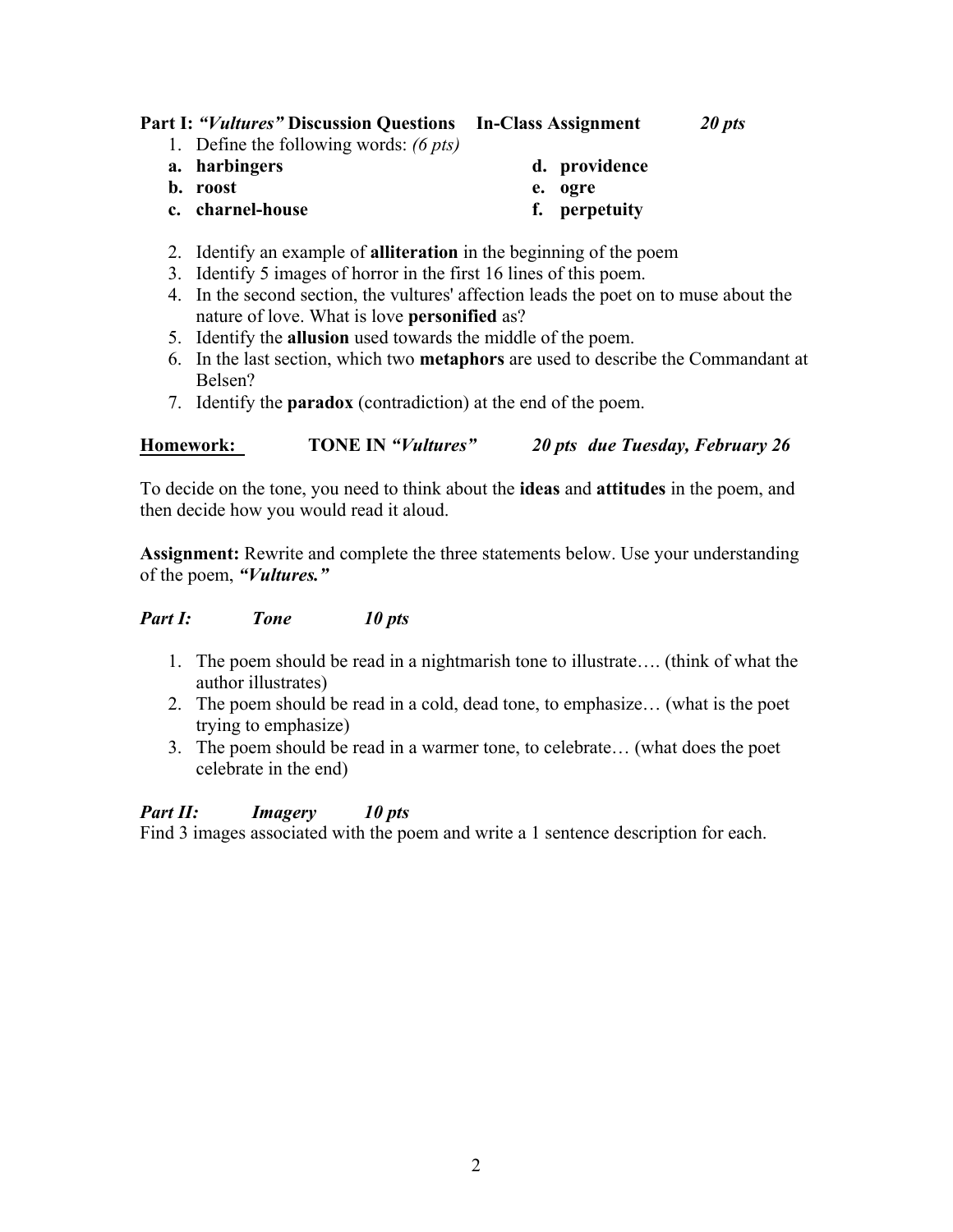**Name period** 

# **Part II: "Vultures" Comprehension Questions (Test Prep)**

#### **due Thursday, February 28**

Which word is a **term for sunrise** that emphasizes the idea of things being wrong or broken, continued in the description of the tree?

O dawn (line 3)

О sunbreak (line 4)

O tiny glow-worm (line 42)

2. Which word **does not convey tenderness**, or provide a contrast with the images of violence?

 $\Box$  nestled (line 7)

 $\Box$ affectionately (line 12)

 $\Box$  Strange (line 21)

3. In which line can you find a word or phrase that is a place associated with death and the horrors of dead bodies, in keeping with the imagery of the poem?

4. In which line can you find **alliteration** that emphasizes the cruelty of the Commandant?

5. In which line can you find **alliteration** that creates a gloomy feeling?

6. "Yesterday they picked the eyes of a swollen corpse in a water-logged trench and ate the things in its bowel." **Pick the best analysis of this section.** 

O This sections illustrates the horrible nature of the vultures as they are described picking at a corpse; but it also provides a sharp contrast to the love they feel for each other.

 $\Box$  This section gives us an image of vultures being dirty.

This section illustrates the violent nature of the vultures.